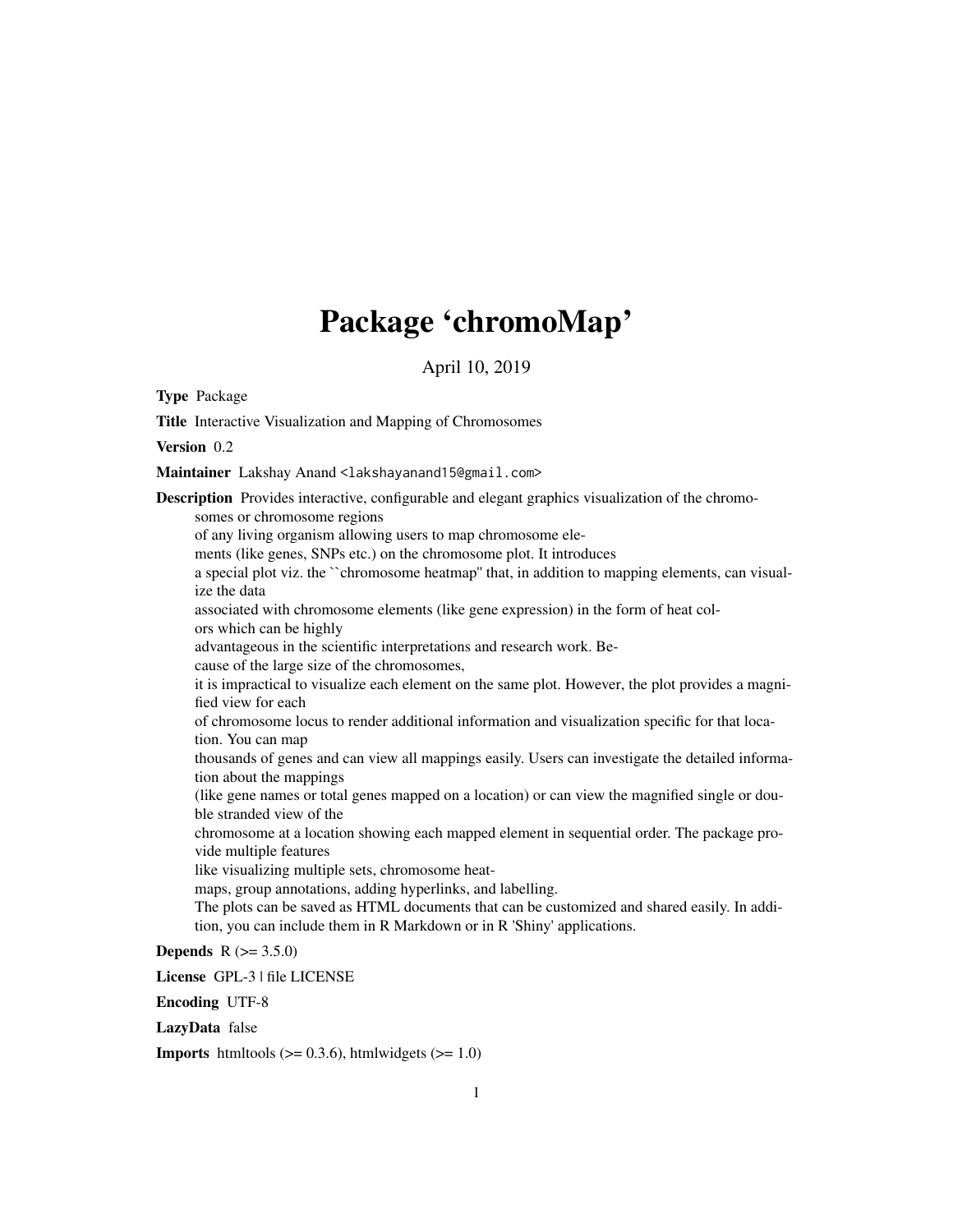<span id="page-1-0"></span>Suggests knitr, rmarkdown, shiny VignetteBuilder knitr RoxygenNote 6.1.1 NeedsCompilation no Author Lakshay Anand [aut, cre] Repository CRAN Date/Publication 2019-04-10 19:27:11 UTC

### R topics documented:

| Index |  |  |  |  |  |  |  |  |  |  |  |  |  |  |  |  |
|-------|--|--|--|--|--|--|--|--|--|--|--|--|--|--|--|--|

chromoMap *render interactive chromosome plots of any living organism and annotate elements*

#### Description

render an interactive graphics visualization of entire chromosomes or chromosomal regions of any living organism. Chromosomal elements such as genes can be annotated easily using this tool. required for creating widgets

#### Usage

```
chromoMap(ch.files, data.files, title = c(), ch_gap = 5, ploidy = 1,
  top_margin = 25, left_margin = 40, chr_width = 6, chr_length = 4,
  chr_color = c("black"), data_based_color_map = FALSE,
  v_align = FALSE, segment_annotation = FALSE, \lg_x = 0, \lg_y = 0,
  data_type = c("numeric", "categorical"), labels = FALSE,
  canvas_width = 500, canvas_height = 520, data_colors = list(),
  anno\_col = c("yellow"), chr\_text = c(TRUE), legend = c(FALE),
 hlinks = FALSE, aggregate_func = c("avg"))
```
#### Arguments

| ch.files   | filename(s) containing co-ordinates of the chromosomes to render |
|------------|------------------------------------------------------------------|
| data.files | filename(s) containing data to annotate on the chromosomes.      |
| title      | a character string to be used as a title in plot                 |
| ch_gap     | provide spacing between chromosomes.                             |
| ploidy     | specify the number of sets of chromsomes being passed.           |
| top_margin | specify the margin from top of the plot                          |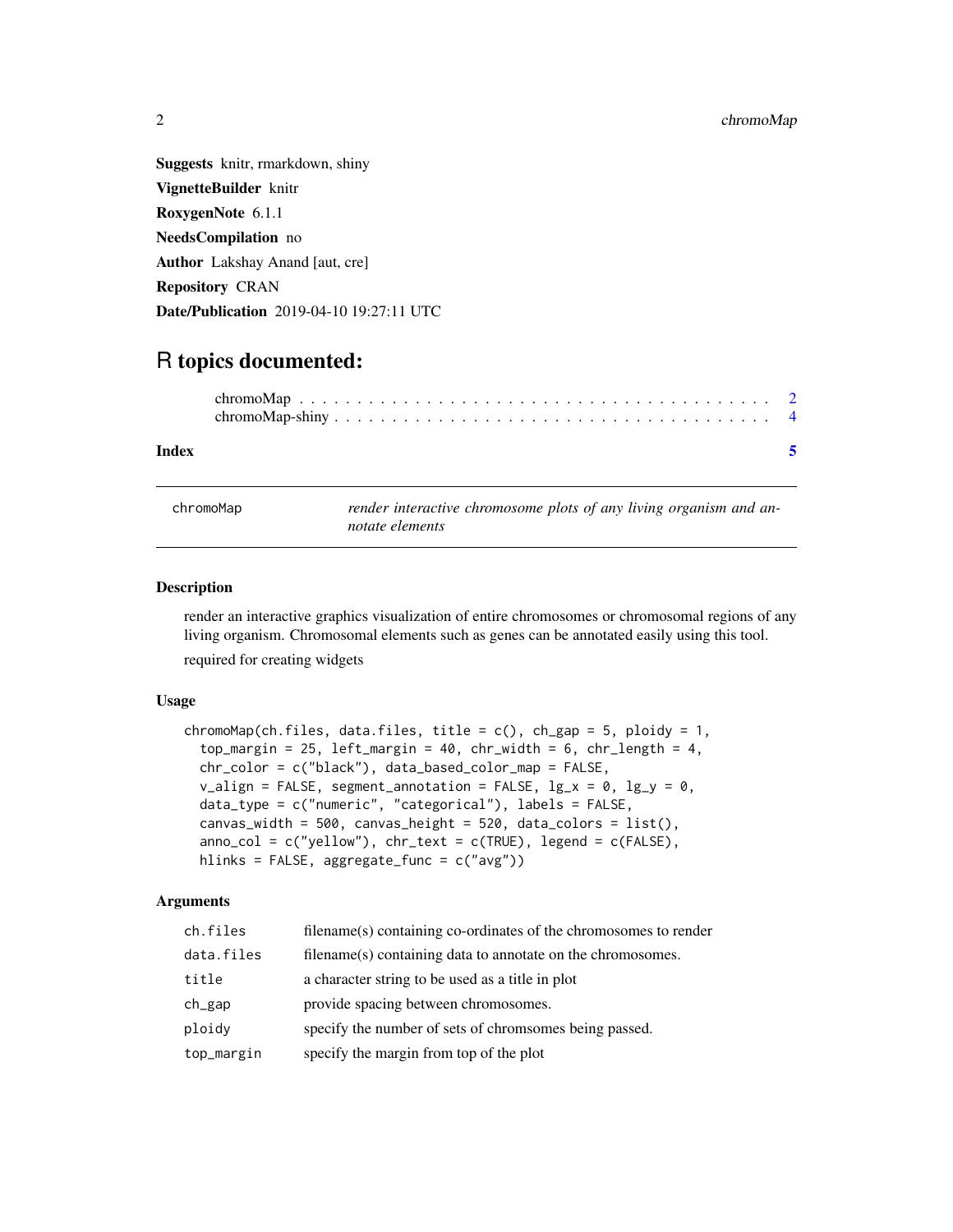#### chromoMap 3

| left_margin          | specify the margin from the left of the plot                                                                                                   |
|----------------------|------------------------------------------------------------------------------------------------------------------------------------------------|
| chr_width            | specify the width of each chromsome                                                                                                            |
| chr_length           | specify the length of each chromsome.                                                                                                          |
| chr_color            | a vector specifying the color of each chromsome in a set. A color can be assigned<br>to each set by passing a different color values as vector |
| data_based_color_map |                                                                                                                                                |
|                      | a boolean to tell the plot to use the data provided in file for visualizing annotation                                                         |
| v_align              | a boolean for vertical alignment of plot                                                                                                       |
| segment_annotation   |                                                                                                                                                |
|                      | a boolean to use segment-annotation algorithm                                                                                                  |
| $lg_x$               | specify the x or horizontal distance of the legend from origin(bottom right cor-<br>ner)                                                       |
| $lg_y$               | specify the y or vertical distnce of the legend from the origin                                                                                |
| data_type            | specifying the data type of the data used. takes value either 'categorical' or<br>'numeric'                                                    |
| labels               | a boolean to include labels in plot                                                                                                            |
| canvas_width         | width of the plot                                                                                                                              |
| canvas_height        | height of the plot                                                                                                                             |
| data_colors          | specify annotation colors for the data                                                                                                         |
| anno_col             | a vector to specify annotation color for each set.                                                                                             |
| chr_text             | a boolean vector to enable or disable chromsome texts for each ploidy.set                                                                      |
| legend               | a boolean vector to enable or disable legend for each set/ploidy                                                                               |
| hlinks               | a boolean to use hyperlinks supplied in data                                                                                                   |
| aggregate_func       | takes either 'sum' or 'avg' to specift aggregate function for each loci                                                                        |

#### Examples

## Not run:

library(chromoMap)

```
#simple annotations
chromoMap("chromosome_file.txt","annotation_file.txt")
```

```
#polyploidy example
chromoMap(c("chromosome_set1.txt","chromosome_set2.txt"),
         c("annotation_set1.txt","annotation_set2.txt"), ploidy=2)
```

```
#plotting group annotation
chromoMap("chromosome_file.txt","annotation_file.txt",
          data_base_color_map=T, data_type="categorical")
```

```
#plotting chromsome heatmaps
chromoMap("chromosome_file.txt","annotation_file.txt",
           data_based_color_map=T, data_type="numeric")
```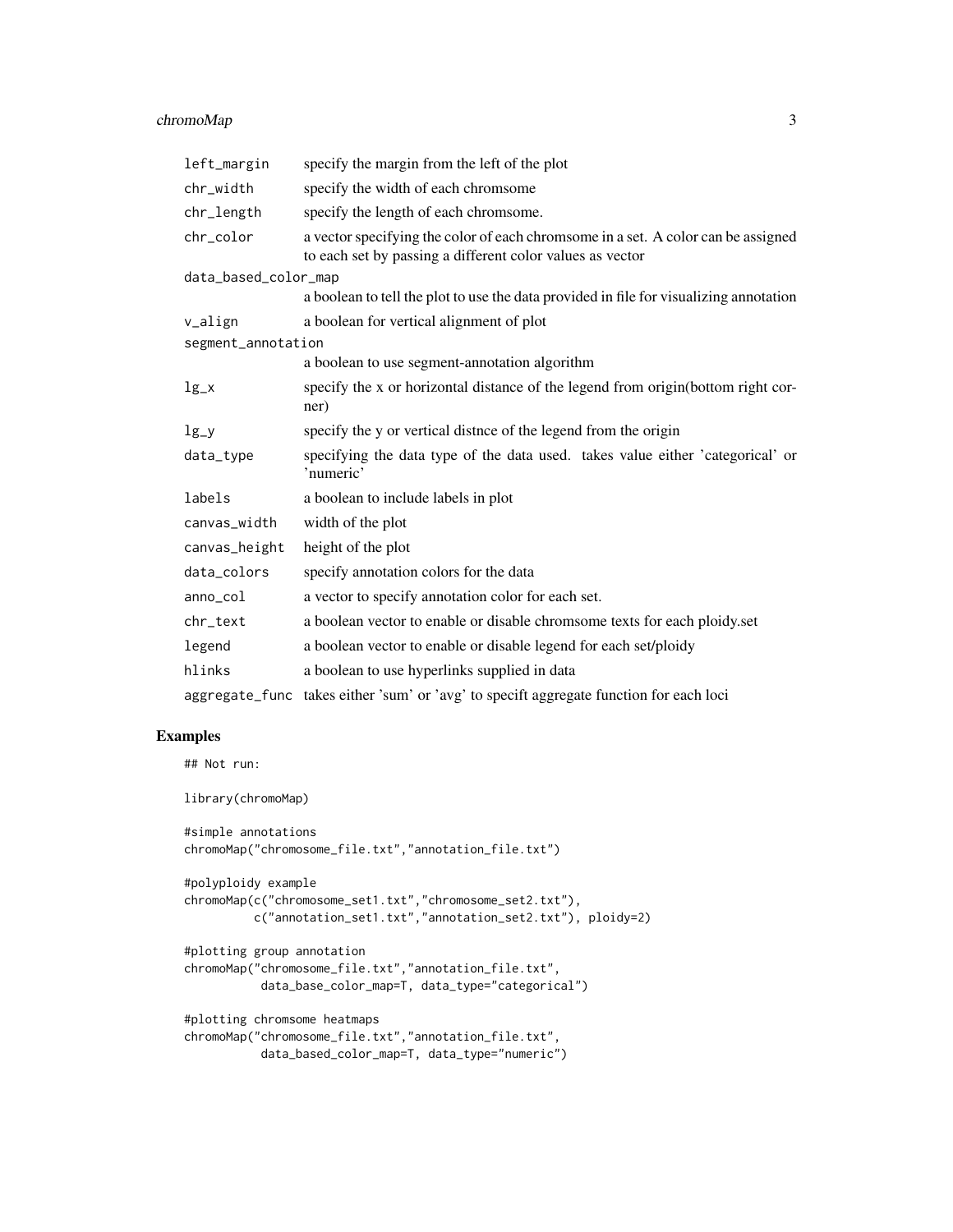```
#enabling hyperlinks
chromoMap("chromosome_file.txt","annotation_file.txt", hlinks=T)
#enabling labels
chromoMap("chromosome_file.txt","annotation_file.txt", labels=T)
#change chromosome color
chromoMap("chromosome_file.txt","annotation_file.txt", chr_color="red")
```
## End(Not run)

chromoMap-shiny *Shiny bindings for chromoMap*

#### Description

Output and render functions for using chromoMap within Shiny applications and interactive Rmd documents.

#### Usage

```
chromoMapOutput(outputId, width = "100%", height = "400px")
renderChromoMap(expr, env = parent.frame(), quoted = FALSE)
```
#### Arguments

| outputId      | output variable to read from                                                                                                      |
|---------------|-----------------------------------------------------------------------------------------------------------------------------------|
| width, height | Must be a valid CSS unit (like '100%', '400px', 'auto') or a number, which<br>will be coerced to a string and have 'px' appended. |
| expr          | An expression that generates a chromoMap                                                                                          |
| env           | The environment in which to evaluate expr.                                                                                        |
| quoted        | Is expr a quoted expression (with $\text{quote}()$ )? This is useful if you want to save<br>an expression in a variable.          |